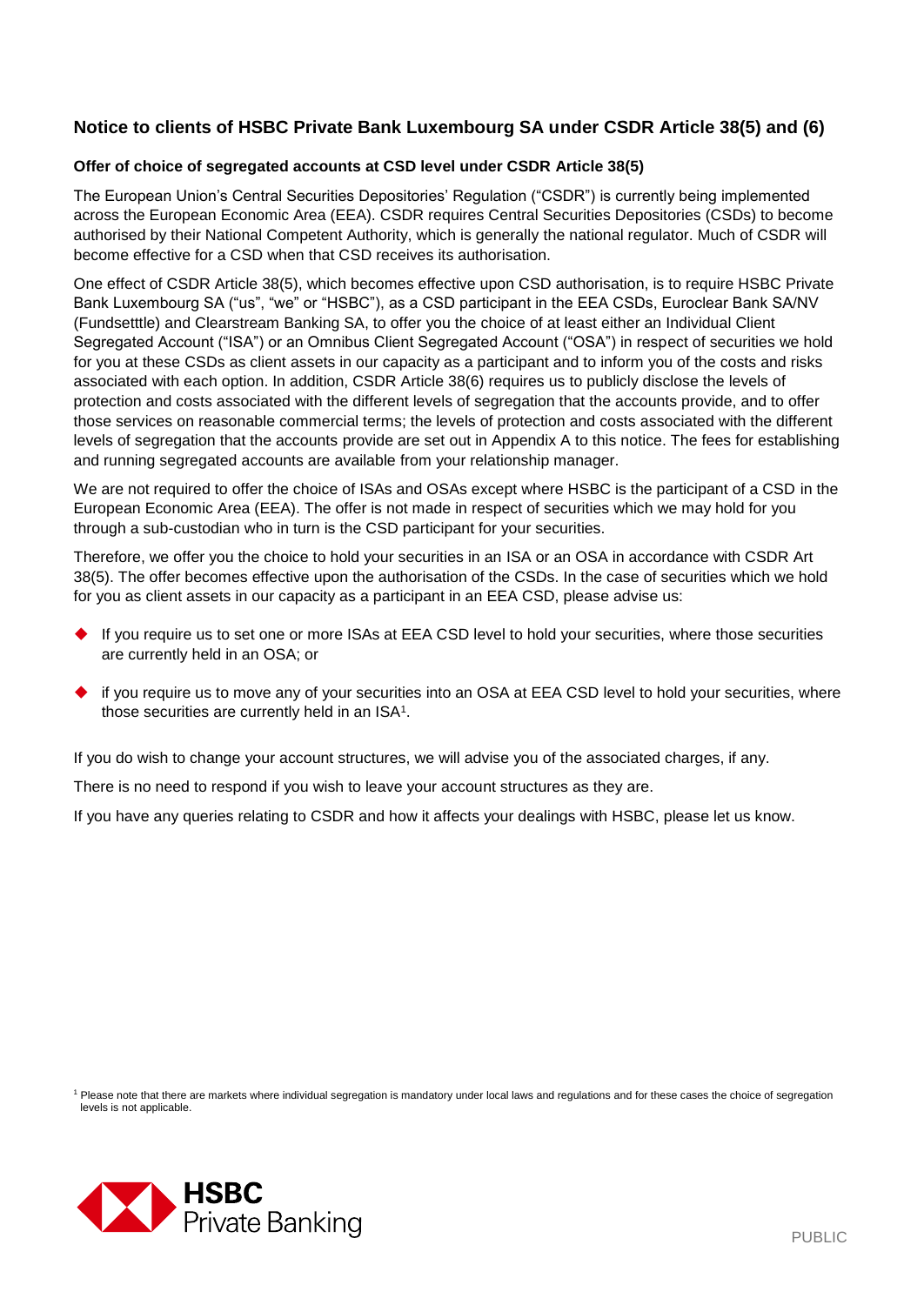# **Appendix A**

## **CSDR Article 38(6) CSD Participant Disclosure: HSBC Private Bank Luxembourg SA**

## **1. Introduction**

The purpose of this document is to disclose the levels of protection and costs associated with the different levels of segregation that we provide in respect of securities that we hold directly for clients with Central Securities Depositories ("CSDs") within the European Economic Area ("EEA"), including a description of the main legal implications of the respective levels of segregation offered and information on the insolvency law applicable. This disclosure is required under Article 38(6) of the Central Securities Depositories Regulation ("CSDR") in relation to CSDs in the EEA. Under CSDR, the CSDs of which we are a direct participant (see glossary below) have their own disclosure obligations.

This document is not intended to constitute legal or other advice and should not be relied upon as such. Clients should seek their own legal advice if they require any guidance on the matters discussed in this document.

This document may be updated from time to time, with the most recent version being made available on our website. You should ensure that you consider the most recent version of this document on our website, which will supersede and override any previous version.

Additionally, the disclosures included in this document are for information purposes only and do not constitute part of any agreement between you and us.

### **2. Background**

In our own books and records, we record each client's individual entitlement to securities that we hold for that client in a separate client account. We also open accounts with CSDs in our own (or in our nominee's) name in which we hold clients' securities. We currently make two types of accounts with CSDs available to clients: Individual Client Segregated Accounts ("ISAs") and Omnibus Client Segregated Accounts ("OSAs"). An ISA is used to hold the securities of a single client and therefore the client's securities are held separately from the securities of other clients and our own proprietary securities. An OSA is used to hold the securities of a number of clients on a collective basis. However, we do not hold our own proprietary securities in OSAs.

#### **3. Main legal implications of levels of segregation**

#### **Insolvency**

Subject to applicable local insolvency laws, clients' legal entitlement to the securities that we hold for them directly with CSDs would not be affected by our insolvency, whether those securities were held in ISAs or OSAs. The distribution of the securities in practice on an insolvency would depend on a number of factors, the most relevant of which are discussed below.

## **Application of insolvency law in our jurisdiction**

Were we to become insolvent, insolvency proceedings would take place and be governed by local insolvency law in our jurisdiction. Under relevant local insolvency law, securities that we held on behalf of clients would not form part of our estate on insolvency for distribution to creditors, provided that they remained the property of the clients. Rather, they would be deliverable to clients in accordance with each client's proprietary interests in the securities.

Accordingly, where we hold securities in custody for clients and those securities are considered the property of those clients rather than our own property, they should be protected on our insolvency or resolution. This applies whether the securities are held in an OSA or an ISA.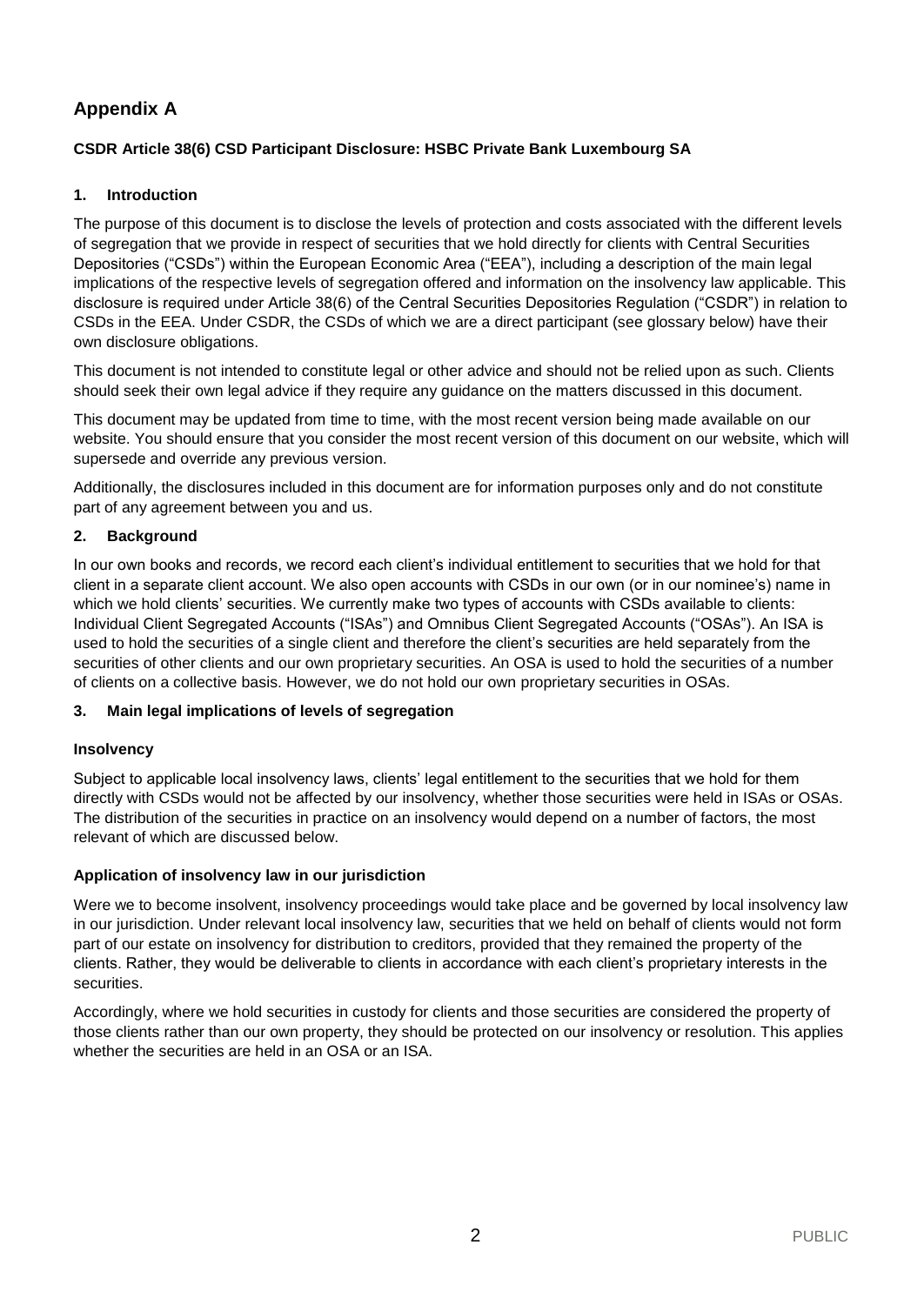#### **Nature of clients' interests**

Where our clients' securities are registered in the name of an HSBC or an HSBC nominee company as applicable at the relevant CSD, we hold them on behalf of our clients, who are considered as a matter of law to have a beneficial proprietary interest in those securities.

This applies both in the case of ISAs and OSAs. However, the nature of clients' interests in ISAs and OSAs is different. In relation to an ISA, each client is considered to have a beneficial interest in all of the securities held in the ISA. In the case of an OSA, as the securities are held collectively in a single account, each client is normally considered to have a beneficial interest in all of the securities in the account proportionate to its holding of securities.

Subject to applicable local laws and regulations, our books and records constitute evidence of our clients' beneficial interests in the securities. The ability to rely on such evidence would be particularly important on insolvency. In the case of either an ISA or an OSA, an insolvency practitioner may require a full reconciliation of the books and records in respect of all securities accounts prior to the release of any securities from those accounts.

As a professional custodian, we maintain accurate books and records and conduct the reconciliation of our records against those of the CSDs with which accounts are held. We are also subject to regular audits in respect of our compliance with those.

#### **Shortfalls**

If there were a shortfall between the number of securities that we are obliged to deliver to clients and the number of securities that we hold on their behalf in either an ISA or an OSA, this could result in fewer securities (of the type where a shortfall has arisen) than clients are entitled to being returned to them on our insolvency.

#### **How a shortfall may arise**

A shortfall could arise for a number of reasons including as a result of administrative error, intraday movements or counterparty default following the exercise of rights of reuse. Although, we do not permit clients to make use of, or borrow securities belonging to other clients for intra-day settlement purposes, even where the securities are held in an OSA, should there be a shortfall of securities in your account, the omnibus structure avoids a delay in settlement and/or increased costs to buy-in additional securities to meet settlement obligations. An ISA does not allow for this reduction in settlement risk. In this respect we believe the protection offered to OSAs and ISAs is not substantially different. The impact of this approach is increased risk of settlement failure, which in turn may incur additional buy in costs or penalties and/or may delay settlement, as we would be unable to settle where there are insufficient securities in the account.

#### **Treatment of a shortfall**

In the case of an ISA, the whole of any shortfall on that ISA would be attributable to the client for whom the account is held and would not be shared with other clients for whom we hold securities. Similarly, the client would not be exposed to a shortfall on an account held for another client or clients.

In the case of an OSA, the shortfall would be shared among the clients with an interest in the securities held in the OSA (see further below). Therefore, a client may be exposed to a shortfall even where securities have been lost in circumstances which are completely unrelated to that client.

The risk of a shortfall arising is, however, mitigated as a result of our obligation under the applicable client asset rules in our jurisdiction and/or our client asset policy in certain situations to set aside our own cash or securities to cover shortfalls however identified, including during the process of reconciling our records with those of the CSDs with which securities are held.

If a shortfall arose and was not covered in accordance with the applicable client asset rules in our jurisdiction and/or our client asset policy due to our fault, clients may have a claim against us for any loss suffered, subject to the relevant custody agreement between the client and us. If we were to become insolvent prior to covering a shortfall, clients would rank as general unsecured creditors for any amounts owing to them in connection with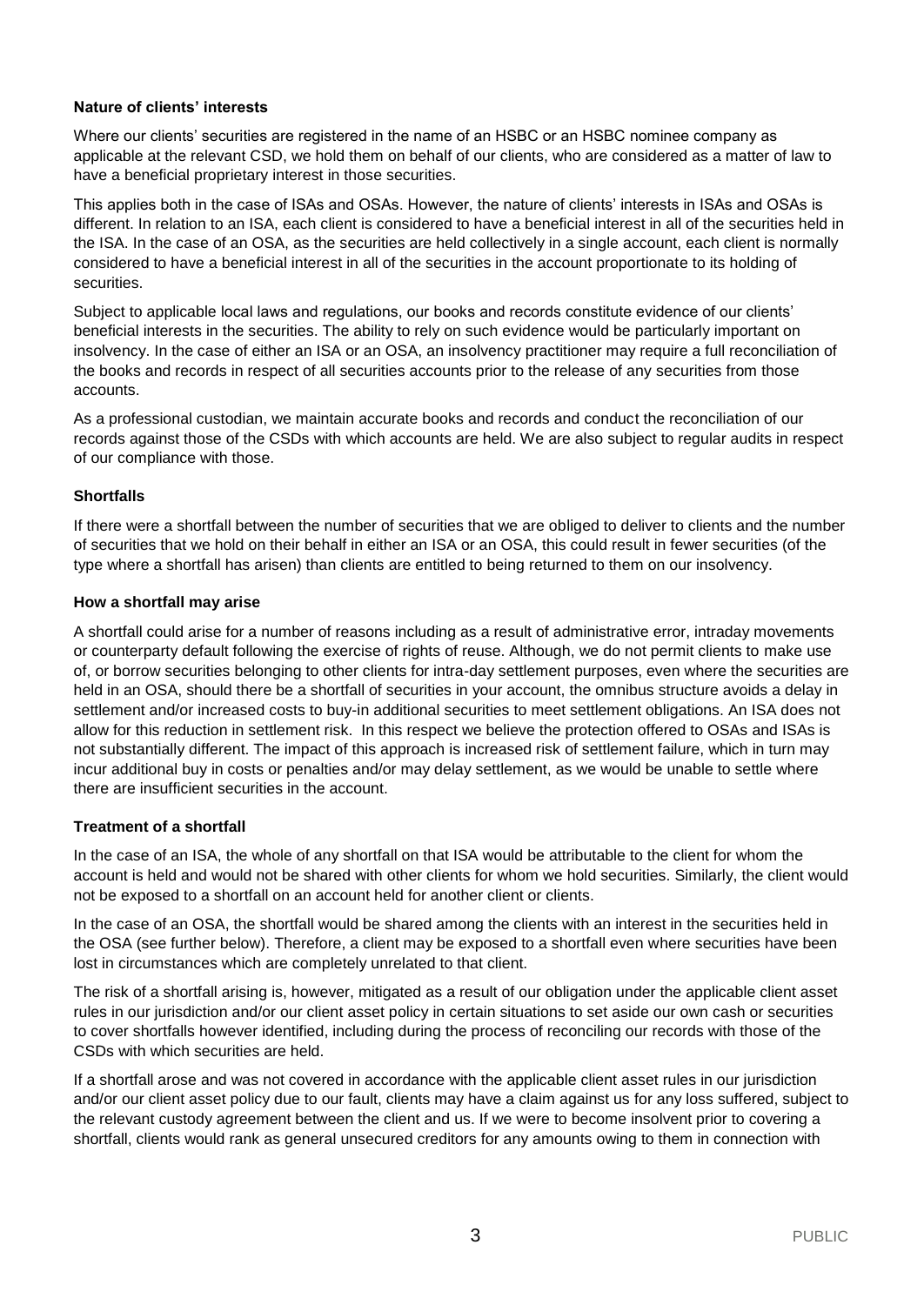such a claim. Clients would therefore be exposed to the risks of our insolvency, including the risk that they may not be able to recover all or part of any amounts claimed.

If securities were held in an ISA, the entire loss would be borne by the client for whom the relevant account was held. If securities were held in an OSA, the loss would be allocated between the clients with an interest in that account.

In order to calculate clients' shares of any shortfall in respect of an OSA, each client's entitlement to securities held within that account would need to be established as a matter of law and fact based on our books and records. Any shortfall in a particular security held in an OSA would then be allocated among all clients with an interest in that security in the account. It is likely that this allocation would be made rateably between clients with an interest in that security in the OSA, although arguments could be made that in certain circumstances a shortfall in a particular security in an OSA should be attributed to a particular client or clients. It may therefore be a time consuming process to confirm each client's entitlement. This could give rise to delays in returning securities and initial uncertainty for a client as to its actual entitlement on an insolvency. Ascertaining clients' entitlements could also give rise to the expense of litigation, which could be paid out of clients' securities.

### **Security interests**

### **Security interest granted to third party**

Security interests granted over clients' securities could have a different impact in the case of ISAs and OSAs.

Where a client purported to grant a security interest over its interest in securities held in an OSA and the security interest was asserted against the CSD with which the account was held, there could be a delay in the return of securities to all clients holding securities in the relevant account, including those clients who had not granted a security interest, and a possible shortfall in the account. However, in practice, we would expect that the beneficiary of a security interest over a client's securities would perfect its security by notifying us rather than the relevant CSD and would seek to enforce the security against us rather than against such CSD, with which it had no relationship.

#### **Security interest granted to CSD**

Where the CSD benefits from a security interest over securities held for a client, there could be a delay in the return of securities to a client (and a possible shortfall) in the event that we failed to satisfy our obligations to the CSD and the security interest was enforced. This applies whether the securities are held in an ISA or an OSA. However, in practice, we would expect that a CSD would first seek recourse to any securities held in our own proprietary accounts to satisfy our obligations and only then make use of securities in client accounts. We would also expect a CSD to enforce its security rateably across client accounts held with it. Furthermore, local regulations restrict the situations in which we may grant a security interest over securities held in a client account.

#### **4. CSD disclosures**

In this section, we set out links to the websites of CSDs in which we are a participant as of the date of this document. We expect relevant CSDs to make their own disclosures in respect of CSDR Article 38. Any disclosures on these websites are provided by the relevant CSDs. We have not investigated or performed due diligence on the disclosures and clients rely on the CSD disclosures at their own risk.

#### **Central Securities Depositories and websites:**

| Clearstream Banking SA | http://www.clearstream.com        |
|------------------------|-----------------------------------|
| Euroclear Bank SA/NV   | https://www.euroclear.com/en.html |